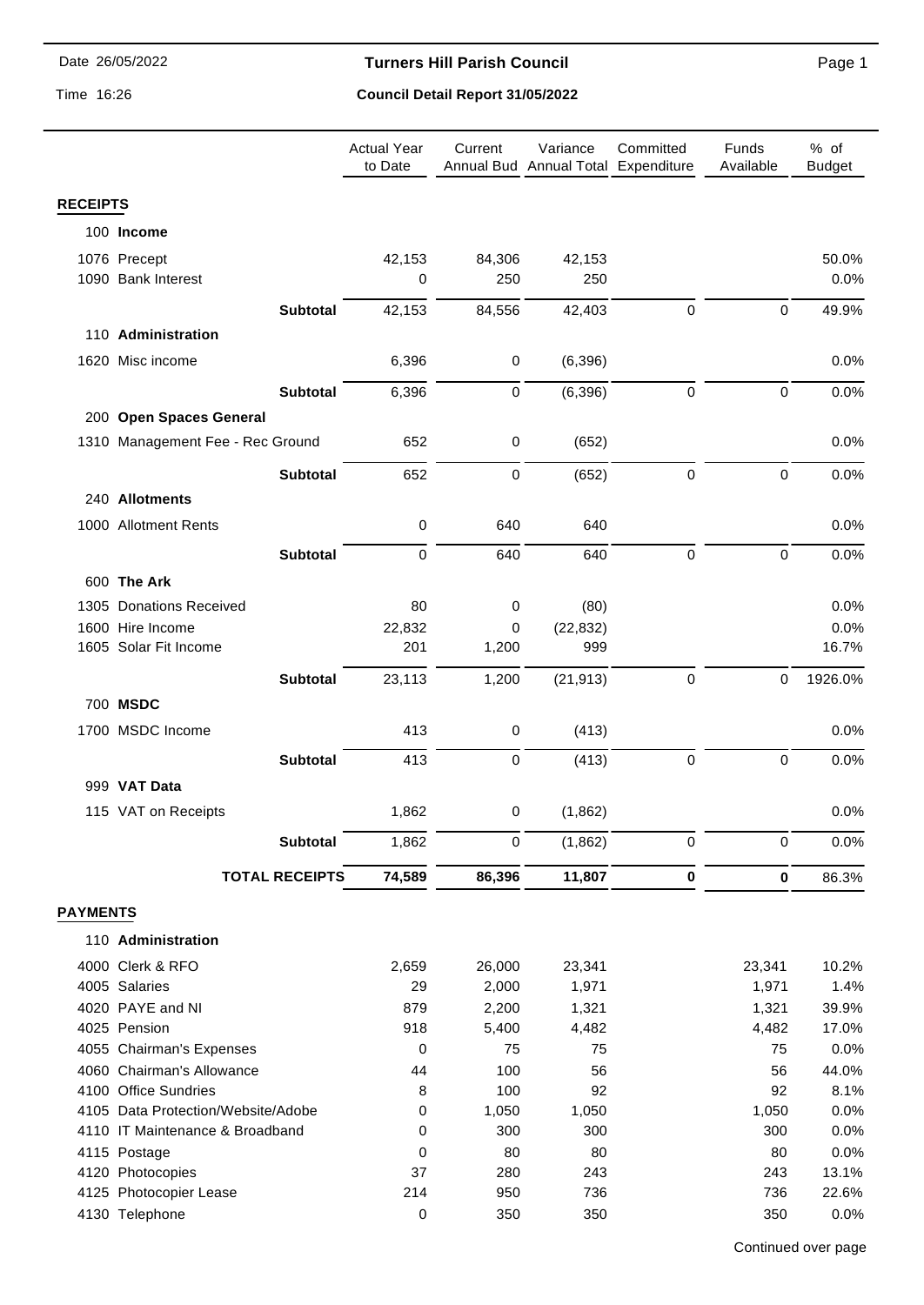#### **Turners Hill Parish Council**

Time 16:26

## **Council Detail Report 31/05/2022**

|           |                                     | <b>Actual Year</b><br>to Date | Current         | Variance<br>Annual Bud Annual Total Expenditure | Committed   | Funds<br>Available      | % of<br><b>Budget</b> |
|-----------|-------------------------------------|-------------------------------|-----------------|-------------------------------------------------|-------------|-------------------------|-----------------------|
|           | 4135 Stationery                     | 113                           | 300             | 187                                             |             | 187                     | 37.7%                 |
|           | 4140 Audit Fee                      | 0                             | 650             | 650                                             |             | 650                     | 0.0%                  |
|           | 4150 Training/Courses               | 72                            | 400             | 328                                             |             | 328                     | 18.1%                 |
|           | 4155 RBS Rialtas                    | 0                             | 500             | 500                                             |             | 500                     | 0.0%                  |
|           | 4200 Insurance                      | 683                           | 800             | 117                                             |             | 117                     | 85.4%                 |
|           | 4205 Subscriptions & Memberships    | 559                           | 950             | 391                                             |             | 391                     | 58.8%                 |
|           | 4250 Hire of The Ark & Office       | 10,600                        | 10,600          | 0                                               |             | 0                       | 100.0%                |
|           | 4300 Grants Made                    | 0                             | 600             | 600                                             |             | 600                     | 0.0%                  |
|           | 4305 Donations Made                 | 0                             | 600             | 600                                             |             | 600                     | 0.0%                  |
|           | 4325 Contingency                    | 0                             | 1,000           | 1,000                                           |             | 1,000                   | 0.0%                  |
|           | 4330 The Ark Subsidy                | 3,800                         | 3,800           | 0                                               |             | 0                       | 100.0%                |
|           | 4335 Office redecoration            | 0                             | 2,000           | 2,000                                           |             | 2,000                   | 0.0%                  |
|           | <b>Subtotal</b>                     | 20,615                        | 61,085          | 40,470                                          | $\mathbf 0$ | 40,470                  | 33.7%                 |
|           | 200 Open Spaces General             |                               |                 |                                                 |             |                         |                       |
|           | 4400 Grass & Hedge Cutting          | 300                           | 3,800           | 3,500                                           |             | 3,500                   | 7.9%                  |
|           | 4405 Dog Bin (Emptying)             | 0                             | 330             | 330                                             |             | 330                     | 0.0%                  |
|           | <b>Subtotal</b>                     | 300                           | 4,130           | 3,830                                           | $\pmb{0}$   | 3,830                   | 7.3%                  |
|           | 220 Pond Expenses                   |                               |                 |                                                 |             |                         |                       |
|           | 4500 Pond Licence                   | 1                             | 1               | 0                                               |             | $\mathbf 0$             | 100.0%                |
|           | <b>Subtotal</b>                     | $\mathbf{1}$                  | 1               | 0                                               | 0           | $\mathbf 0$             | 100.0%                |
|           |                                     |                               |                 |                                                 |             |                         |                       |
|           | 240 Allotments                      |                               |                 |                                                 |             |                         |                       |
|           | 4600 Allotment lease                | 100                           | 100             | 0                                               |             | 0                       | 100.0%                |
|           | 4605 Allotment Water                | 24                            | 350             | 326                                             |             | 326                     | 7.0%                  |
|           | 4615 Allotment maintenance          | 0                             | 30              | 30                                              |             | 30                      | 0.0%                  |
|           | <b>Subtotal</b>                     | 124                           | 480             | 356                                             | $\mathbf 0$ | 356                     | 25.9%                 |
|           | 260 Street Lights                   |                               |                 |                                                 |             |                         |                       |
|           | 4610 Street lights Repairs & Mainte | 1,478                         | 2,000           | 522                                             |             | 522                     | 73.9%                 |
|           | 4700 Street lights Running Costs    | 1,304                         | 2,000           | 696                                             |             | 696                     | 65.2%                 |
|           | Subtotal                            | 2,782                         | 4,000           | 1,218                                           | $\pmb{0}$   | 1,218                   | 69.5%                 |
|           | 500 Projects & Reserves             |                               |                 |                                                 |             |                         |                       |
|           | 5007 Museum                         | 3                             | $\,0\,$         | (3)                                             |             | (3)                     | 0.0%                  |
|           | <b>Subtotal</b>                     | 3                             | $\mbox{O}$      | (3)                                             | $\pmb{0}$   | (3)                     | 0.0%                  |
|           | 600 The Ark                         |                               |                 |                                                 |             |                         |                       |
|           | 4000 Clerk & RFO                    | 1,881                         | 18,500          | 16,619                                          |             | 16,619                  | 10.2%                 |
|           | 4005 Salaries                       | 2,129                         | 15,000          | 12,871                                          |             | 12,871                  | 14.2%                 |
|           |                                     |                               |                 |                                                 |             |                         |                       |
|           | 4020 PAYE and NI<br>4025 Pension    | 990<br>636                    | 0<br>0          | (990)<br>(636)                                  |             | (990)<br>(636)          | 0.0%<br>0.0%          |
|           |                                     |                               |                 | $\overline{7}$                                  |             |                         |                       |
| 6005 Gas  | 4200 Insurance                      | 293<br>752                    | 300<br>4,800    | 4,048                                           |             | $\overline{7}$<br>4,048 | 97.6%<br>15.7%        |
|           |                                     | 459                           |                 |                                                 |             |                         |                       |
|           | 6010 Electric<br>6015 Rent          | 3,257                         | 2,800<br>12,000 | 2,341<br>8,743                                  |             | 2,341<br>8,743          | 16.4%<br>27.1%        |
| 6030 Lift |                                     |                               |                 |                                                 |             | 220                     | 0.0%                  |
|           | 6035 Boiler                         | 0<br>250                      | 220<br>1,300    | 220<br>1,050                                    |             | 1,050                   | 19.2%                 |
|           | 6040 Legionella Control             | 0                             | 600             | 600                                             |             | 600                     | 0.0%                  |
|           |                                     |                               |                 |                                                 |             |                         |                       |